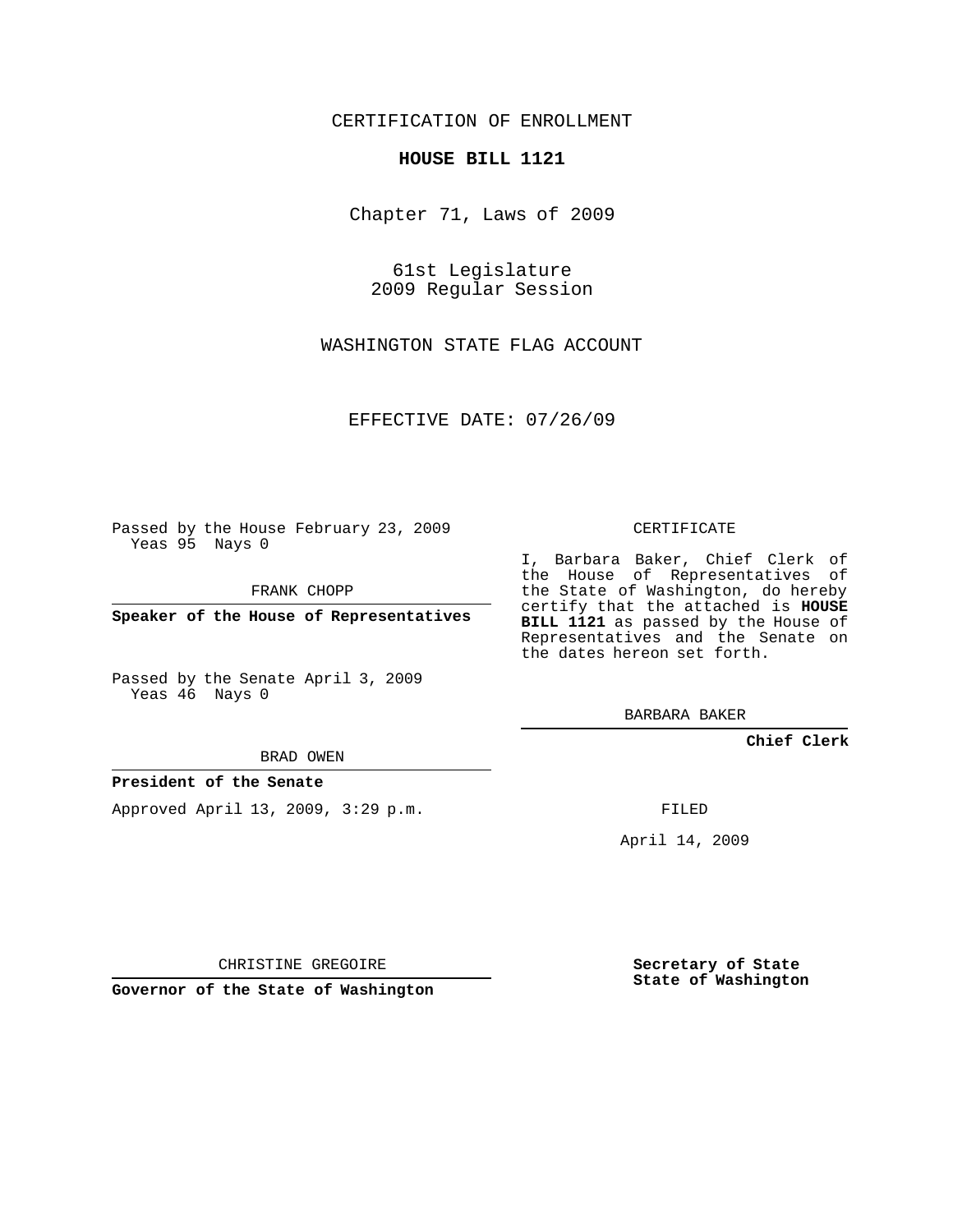# **HOUSE BILL 1121** \_\_\_\_\_\_\_\_\_\_\_\_\_\_\_\_\_\_\_\_\_\_\_\_\_\_\_\_\_\_\_\_\_\_\_\_\_\_\_\_\_\_\_\_\_

\_\_\_\_\_\_\_\_\_\_\_\_\_\_\_\_\_\_\_\_\_\_\_\_\_\_\_\_\_\_\_\_\_\_\_\_\_\_\_\_\_\_\_\_\_

Passed Legislature - 2009 Regular Session

## **State of Washington 61st Legislature 2009 Regular Session**

**By** Representatives Rodne, Bailey, Kelley, Moeller, Ross, Simpson, McCoy, Hope, Green, Ormsby, Johnson, Morrell, Smith, Campbell, Armstrong, and Conway; by request of Secretary of State and Joint Committee on Veterans' and Military Affairs

Read first time 01/14/09. Referred to Committee on State Government & Tribal Affairs.

 1 AN ACT Relating to creating the Washington state flag account; 2 amending RCW 43.07.370; adding a new section to chapter 43.07 RCW; and 3 adding a new section to chapter 42.52 RCW.

4 BE IT ENACTED BY THE LEGISLATURE OF THE STATE OF WASHINGTON:

 5 **Sec. 1.** RCW 43.07.370 and 2008 c 222 s 12 are each amended to read 6 as follows:

 (1) The secretary of state may solicit and accept gifts, grants, conveyances, bequests, and devises of real or personal property, or both, in trust or otherwise, and sell, lease, exchange, invest, or expend these donations or the proceeds, rents, profits, and income from the donations except as limited by the donor's terms.

12 (2) Moneys received under this section may be used only for the 13 following purposes:

14 (a) Conducting the Washington state legacy project;

- 15 (b) Archival activities;
- 16 (c) Washington state library activities; ((and))

17 (d) Development, construction, and operation of the Washington 18 state heritage center<sub>i</sub> and

19 (e) Donation of Washington state flags.